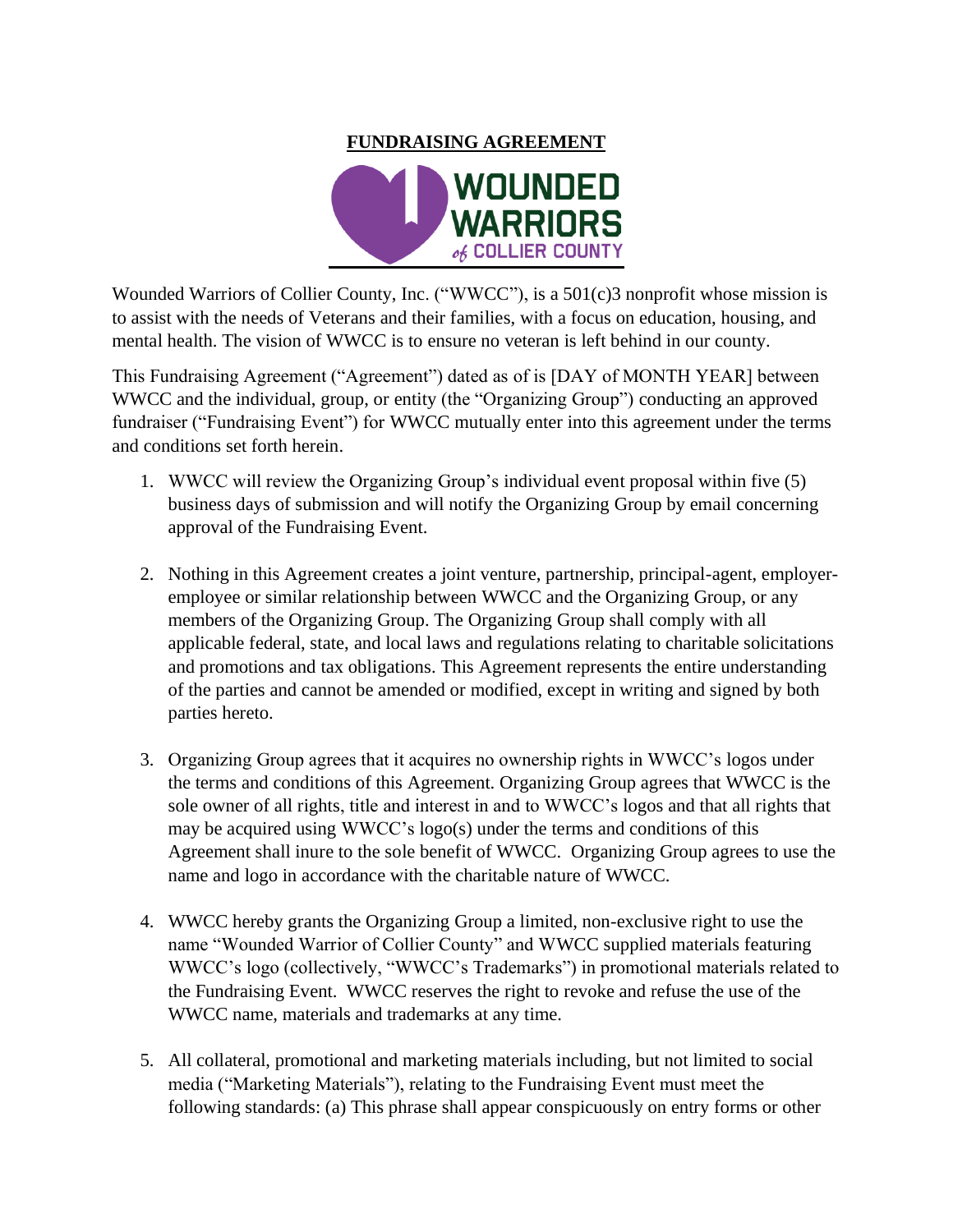material received by every participant, observer, or donor of the Fundraising Event: "This promotion is sponsored by the Organizing Group, which is solely responsible for its fulfillment. The 'Wounded Warrior of Collier County' name and logo is used by permission."; (b) state that the WWCC is the benefiting organization; (c) state that more information about WWCC may be found by visiting the website at www.wwcollier.org or by calling WWCC at 239-302-1800; and (d) state the actual or anticipated percent or portion of sales, admission price or other proceeds that will benefit WWCC.

Organizing Group agrees that the Fundraising Event may not involve any third-party trademarks, products, persons or endorsement that may damage the reputation of WWCC, conflict with the mission of WWCC, or damage the goodwill associated with WWCC's Trademarks.

- 6. Organizing Group may only use the Licensed Trademarks in conjunction with the phrases such as "to benefit" or "to support"; for example, "Fundraising Event to benefit Wounded Warrior of Collier County." You may not imply or state that you represent or are employed or sanctioned by WWCC.
- 7. WWCC reserves the right to review and approve or deny any Marketing Materials prior to their production, publication, distribution, or sale. Organizing Group agrees to submit designs, samples, descriptions, or other materials requested by WWCC to review and approve or deny proposed Marketing Materials. WWCC, in its sole discretion, may reject any Marketing Materials; require Organizing Group to recreate, alter, or revise the Marketing Materials; and/or require you to resubmit for approval any such Marketing Materials.
- 8. The Organizing Group shall pay, and cause third parties to pay, to WWCC all contributions due under this Agreement no later than thirty (30) days after the end of the Fundraising Event. The event contribution may be submitted by mail to WWCC headquarters located at 4851 Tamiami Trail North, Suite 200, Naples, FL 34103-3098.
- 9. Organizing Group agrees to indemnify, defend, and hold harmless WWCC, its affiliates and their respective officers, directors, employees and agents, from and against any claims, damages and liabilities (including reasonable attorney's fees) arising out of (a) the breach of this Agreement, (b) the performance or failure to perform its obligations in association with any Marketing Materials, (c) any third party claims that Marketing Materials used by Organizing Group infringes, misappropriates or otherwise violates any trademark, service mark, trade name, trade dress, trade secret, copyright, patent, right of publicity, right of privacy or any other intellectual property right, (d) any property damage, personal injury, or death proximately caused by Organizing Group at the Fundraising Event, and (e) any actions brought against WWCC by a regulatory agency